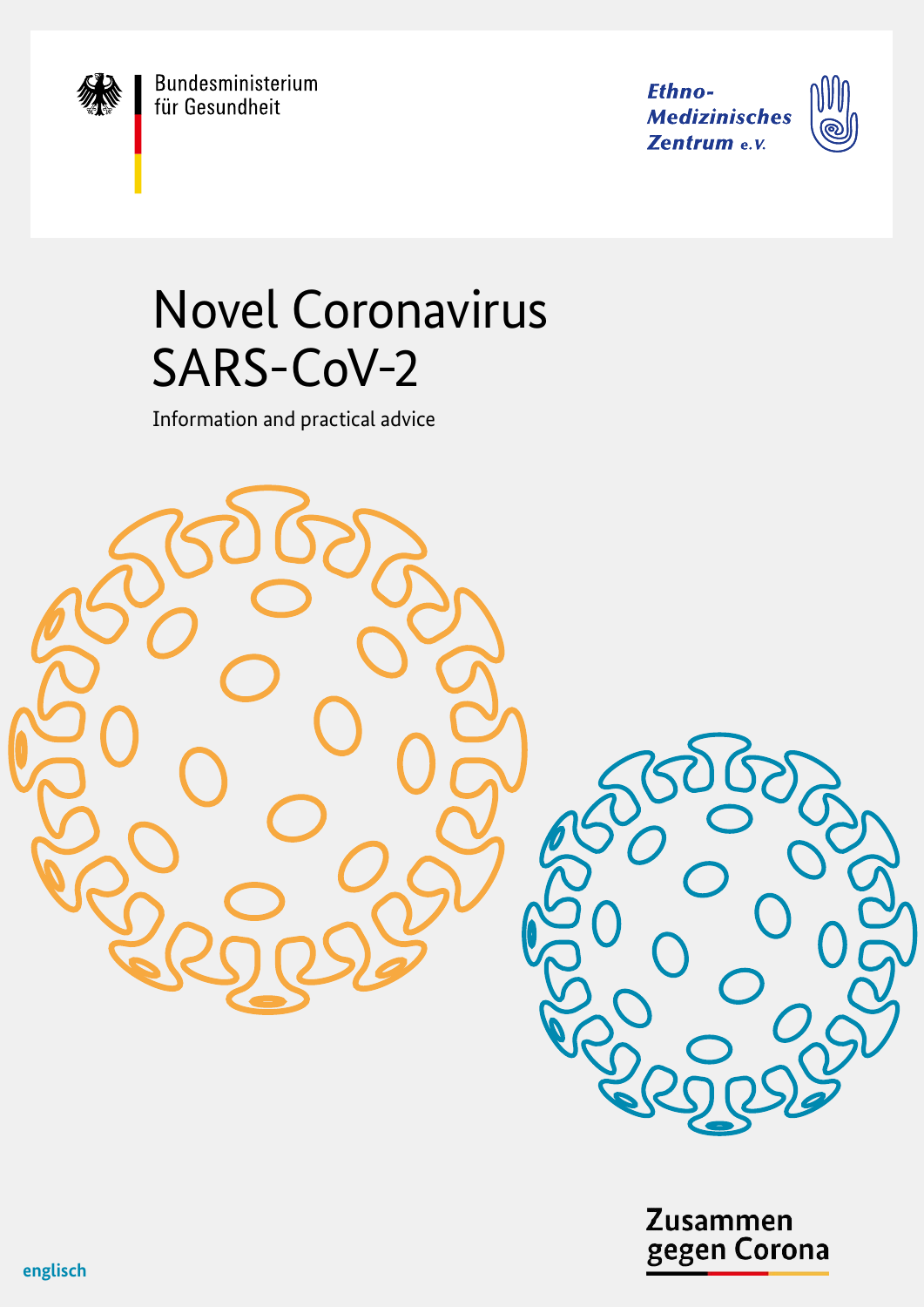# Act safely and respectfully!

- **•** Please make sure you comply with all the latest **instructions, appeals and notices issued by public authorities**.
- **•** We must show **discipline and act in solidarity**. This will help protect your health and slow down the spread of the virus.
- **•** Only trust **information sources** that are accurate and reliable.
- **•** In Germany, you can obtain **current and reliable information** from the Robert Koch-Institute (RKI), the Federal Center for Health Education (Bundeszentrale für gesundheitliche Aufklärung, BZgA) or the Ministry of Health (Bundesministerium für Gesundheit, BMG).
- **•** Also refer to the **latest information from the World Health Organization (WHO).** The WHO offers current and reliable information in a range of languages.
- **•** Those **infected or ill** must under all circumstances comply with the instructions of medical and care personnel.
- **•** Please also **consider your actions** in order to protect the health of medical and care personnel.



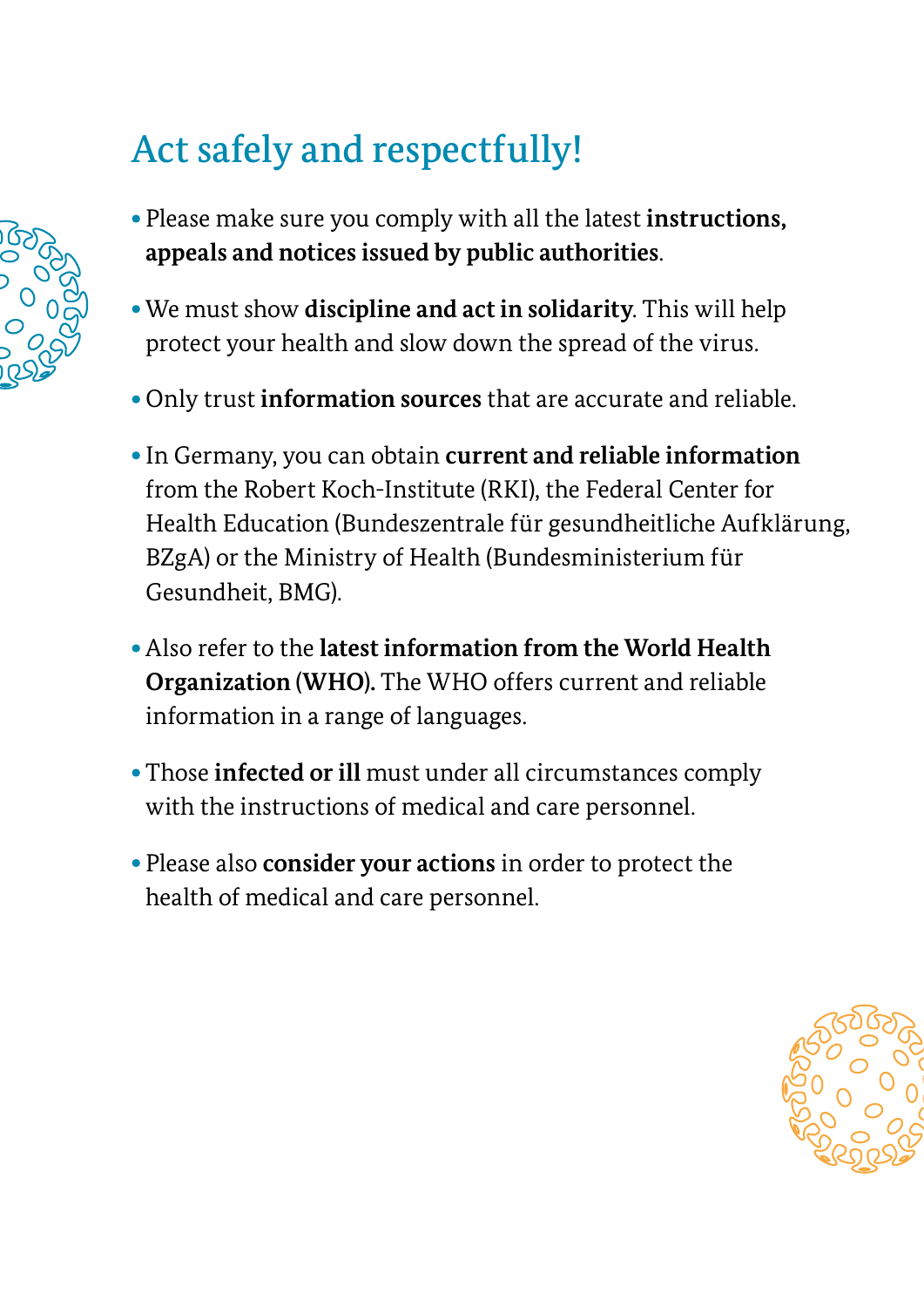

## How can I best protect myself?

Social distancing + hygiene + face covering: by keeping UP these three basic rules, you can protect yourself simply and effectively. Also educate your family, friends and acquaintances about these protective measures.



**Protective hygiene rules when coughing or sneezing**

- **•** When coughing or sneezing, keep a distance of at least 1.5 meters from other people and turn away from them.
- **•** Cough or sneeze into a facial tissue. Use the tissue only once. Dispose of tissues in a rubbish bin with a lid.
- **•** If there are no tissues available, hold the crook of your arm (not your hand!) in front of your mouth and nose when coughing or sneezing.
- **•** If you have had visitors, open the windows wide and air the room for 5 minutes.



#### **Hand washing**

- **•** Wash your hands often and thoroughly with soap, including the spaces between your fingers and the fingertips. Ideally for half a minute and using liquid soap. Rinse your hands under running water.
- Dry your hands carefully, including between your fingers.

At home, everyone should use their own towel. In public toilets, it is best to use disposable towels. In public toilets, close the tap with a disposable towel or use your elbow.



#### **Social distancing and face coverings**

- **•** Avoid close contact such as shaking hands, kissing and hugging. You are not being rude; you are merely protecting yourself and others.
- **•** If you are sick, stay at home to recover and to prevent spreading the pathogens.
- **•** Even people who are infected but do not show any symptoms of the disease can infect others. Keep a distance of at least 1.5 meters to avoid the direct transmission of pathogens.
- **•** Those who are sick should stay away from particularly vulnerable individuals, such as older people or those with pre-existing health conditions.
- **•** Please stay informed about current restrictions in your federal state regarding contact between people.
- **•** It is strongly recommended to wear a face covering (e.g. a fabric face mask) in places where it may become difficult to maintain social distancing at all times. Federal states have issued regulations regarding the wearing of face coverings while shopping and on public transport. Adjustments may be made to the regulations on a regional basis. Please check the rules that are currently in force where you are.
- **•** Face coverings should ideally be laundered at 95° C, but at least at 60° C after each single use, and then dried completely. Boiling in water for 10 minutes is an alternative option.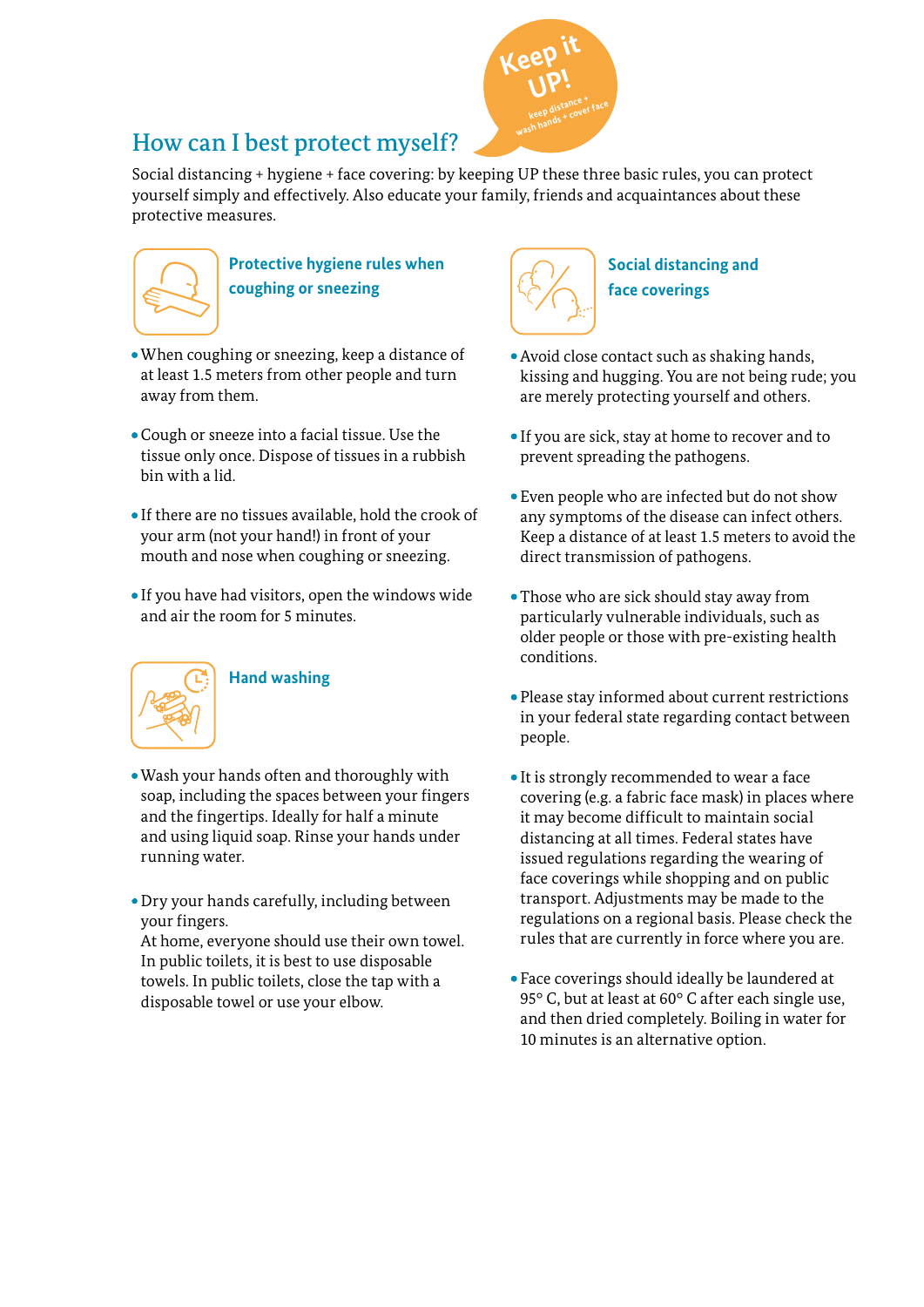# Information for persons entering Germany

## Are you coming from a risk area abroad and are about to enter Germany?

 $000$ 

Then you are obliged to proceed, immediately after you have entered the country, to your place of residence or other suitable accommodation (e.g. a hotel).

You must then remain there permanently for a period of 14 days after you entered Germany (this is called **quarantine).** This **obligation** arises from the state law applicable at your place of entry and residence. The legislation also contains provisions for some very rare exceptions.

You are also obliged to inform the **health authority** responsible for you of your **address** in Germany.

If you arrived by air, for example, your airline has issued you with a **disembarkation card** for this purpose. Should you not have such a card at your disposal, please contact your local office of public health (Gesundheitsamt). You can find it at <https://tools.rki.de/plztool/>

## What is a risk area?

A **risk area** is a state or region outside Germany for which an increased risk of infection with the novel coronavirus exists at the time of entry into the Federal Republic of Germany.

The Robert Koch Institute (RKI) publishes and continually updates a list of risk areas. You can find the list at

[www.rki.de/covid-19-risikogebiete](https://www.rki.de/DE/Content/InfAZ/N/Neuartiges_Coronavirus/Risikogebiete_neu.html)

### Compulsory coronavirus testing

**On request by the authorities, you are also obliged to produce proof of a medical test for the novel coronavirus. Otherwise you must submit to such testing on request.** 

For this purpose, you can be **tested free of charge** within 72 hours of entering Germany, even if you have not yet received such a request. This is possible at many airports in Germany.

Alternatively, the **test** may also have been conducted while still **abroad,** but no longer than **48 hours** before entering the Federal Republic of Germany.

#### **Please note:**

A **negative test result** may lead to quarantine measures being lifted according to the provisions of state legislation. However, some German states require two negative test results within a certain period.

**Also: Even if you have received a one-off negative test result, you are still obliged to immediately contact the office of public health (Gesundheitsamt) responsible for you if you get any of the typical symptoms for infection with the novel coronavirus (shortness of breath, a new cough, fever, or loss of the sense of smell or taste) within 14 days of entering the country.** 

#### **Please consider:**

Violations of the above-mentioned regulations may be punished as **administrative offences,**  attracting **fines** of **up to 25,000 euros** in some cases!

**You can find additional information** – including how to protect against infection – at [www.zusammengegencorona.de](https://www.zusammengegencorona.de/)

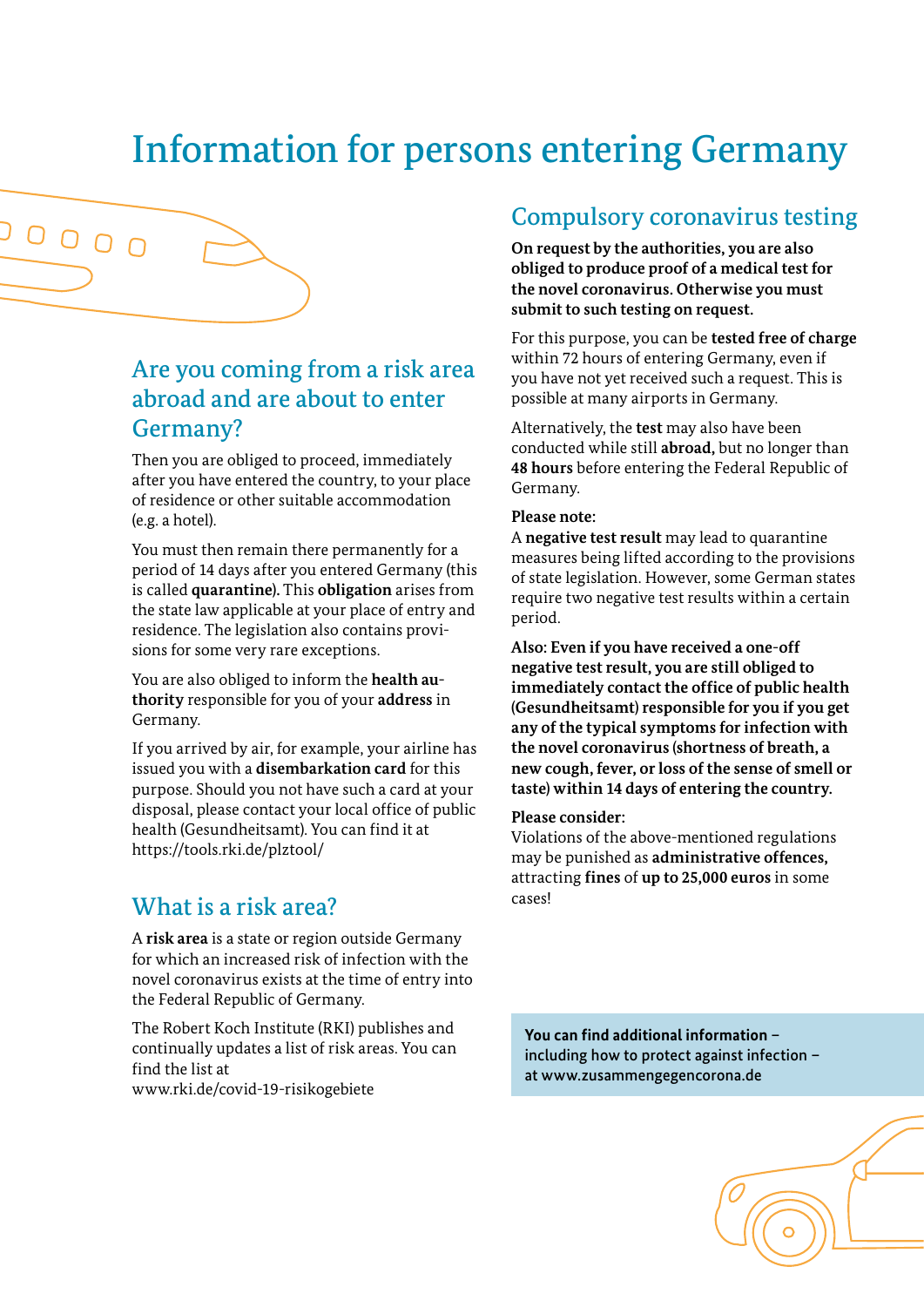## Important facts about the novel coronavirus

The novel coronavirus is spreading globally. The virus can be transmitted by droplets, but also through aerosols. Aerosols are tiny respiratory particles that are released especially by talking loudly or singing. They can remain suspended in the air over a longer period and transmit the virus. Rooms that are used by several people should therefore be aired regularly. Smear infections also play a role. The virus can be transferred indirectly via the hands, from contaminated surfaces to the mucous membranes of the mouth, the nose or the eyes.

The virus causes a respiratory infection. Apart from cases of asymptomatic or mild illness, symptoms that may occur include fever, cough, breathing difficulties or shortness of breath, as well as headache and muscle soreness. In severe cases, pneumonia may develop.

Older people and those with a chronic illness are especially at risk. In most cases, symptoms are markedly milder among children. At this time, it is assumed that up to 14 days may pass between infection and the onset of symptoms.

Only a laboratory test can confirm whether a person has been infected with the novel coronavirus.

### Have I got the novel coronavirus?

If you notice you are having symptoms, or if you had contact with a person who has been confirmed to have the novel coronavirus:

- **•** If you have symptoms, please call your doctor. If she/he is unavailable, please contact the on-call medical service by dialling 116 117. In an emergency, please call 112.
- **•** If you had contact with an infected person, but don't have symptoms yourself, please inform the responsible local public health authority (Gesundheitsamt)\*.
- **•** Tell the doctor if you have, for example, existing conditions such as high blood pressure, diabetes, cardiovascular disease, chronic respiratory illness, or if you have a disease or are taking a treatment that lowers the immune system.
- **•** Find out who to contact and what precautions you have to take so that you don't infect others.
- **•** Please do not go to your doctor's practice without making an appointment. This way you are protecting yourself and others!
- **•** Avoid unnecessary contact with other people and stay at home as much as possible.

### Is there a vaccine?

There is not yet a vaccine against the novel coronavirus. Every effort is being made to make a vaccine available.

### Do other vaccinations help?

Vaccinations against other respiratory diseases do not protect against the novel coronavirus. However, they can prevent other respiratory infections (influenza, pneumococcal pneumonia) and thus contribute to reducing the burden on the health system.

\* You can find your local public health authority at [www.rki.de/mein](www.rki.de/mein-gesundheitsamt)-gesundheitsamt

If you have symptoms, contact your doctor. If unavailable, contact the on-call medical service. It is available throughout Germany by dialling 116 117, including at night, at weekends and on public holidays.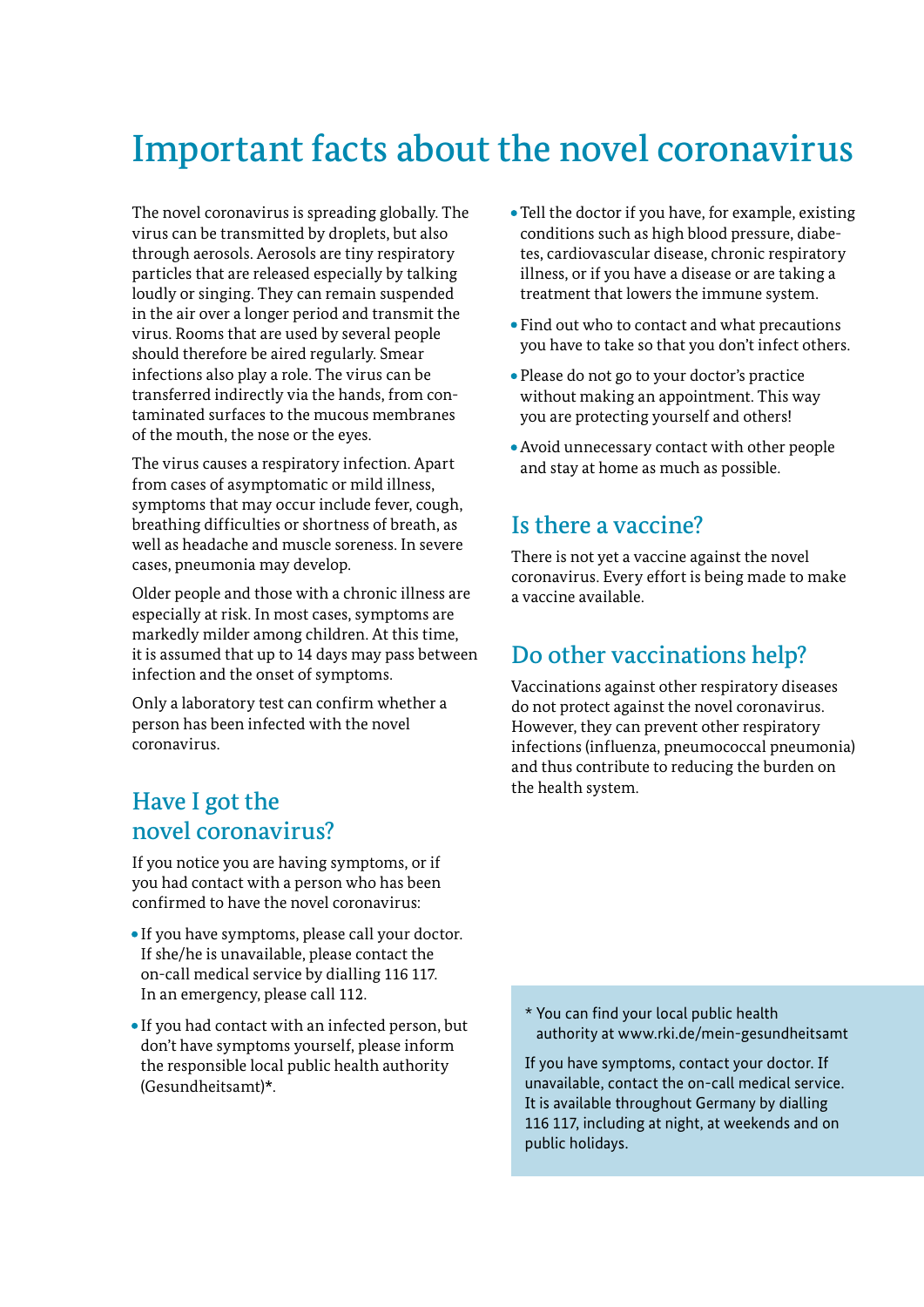### Are imported goods contagious?

There is no known risk from goods, mail items or luggage. Objects in the immediate vicinity of sick people must be kept clean.

## Is wearing a face covering necessary?

There are situations where the recommended 1.5 meters of social distancing cannot be maintained. In these cases, wearing a non-medical mouth and nose covering, also called face covering or everyday face mask, may help to contain the spread of SARS-CoV-2.

Federal states have issued regulations regarding the wearing of face coverings while shopping and on public transport. Regulations may differ and adjustments may be made on a regional basis. Please check the rules that are currently in force where you are.

Important: face coverings must fit well and must be changed when they have become damp. Damp coverings do not provide a barrier to viruses.

Social distancing always applies, whether you are wearing a face covering or not: keep at least 1.5 meters apart from others, practice good hand hygiene and observe cough and sneeze etiquette.

### Is it necessary to use disinfectants?

Regular and thorough hand washing is usually sufficient. If hand washing is not possible, hand disinfection may be sensible.

## What should I watch out for in a shared accommodation facility?

Are you noticing that you are having symptoms, or have you had contact with a person who has been confirmed to have the novel coronavirus? If you live in a shared accommodation facility, let management or social services know. Also inform your school, language school, the place where you are being trained or work etc.

### When are quarantine measures necessary?

If you have been confirmed to have coronavirus infection or if you had close contact with someone who is infected. If the public health authority orders you to be quarantined. If you are entering Germany from a risk area and cannot provide proof of a negative test result. Please also read the information provided on this topic on page 4.

## How long does quarantine last?

The duration of quarantine will be determined by the public health authority (Gesundheitsamt). In most cases, it will last for two weeks. This reflects the maximum incubation period, which is the time between a possible infection with the novel coronavirus and the appearance of symptoms.

If quarantine has been mandated, you will be informed by the respective public health authority about what you have to do, for example if symptoms appear, and about other instructions you have to follow. For example, you might be ordered to take your body temperature at regular intervals.

## What should I keep in mind when quarantined at home?

- **•** Avoid close contact with others in your household.
- **•** Ask family members, acquaintances or friends for help with shopping, which should then be left outside your door.
- **•** Make sure to air your apartment or house regularly.
- **•** Cutlery, crockery and personal hygiene items should not be shared with other family members or people living in the household. Utensils and dishes must be washed regularly and thoroughly. This also applies to clothing.
- **•** Contact your general practitioner or specialist if you urgently need medication or medical treatment.
- **•** Inform your doctor if you have a cough, runny nose, shortness of breath or fever.